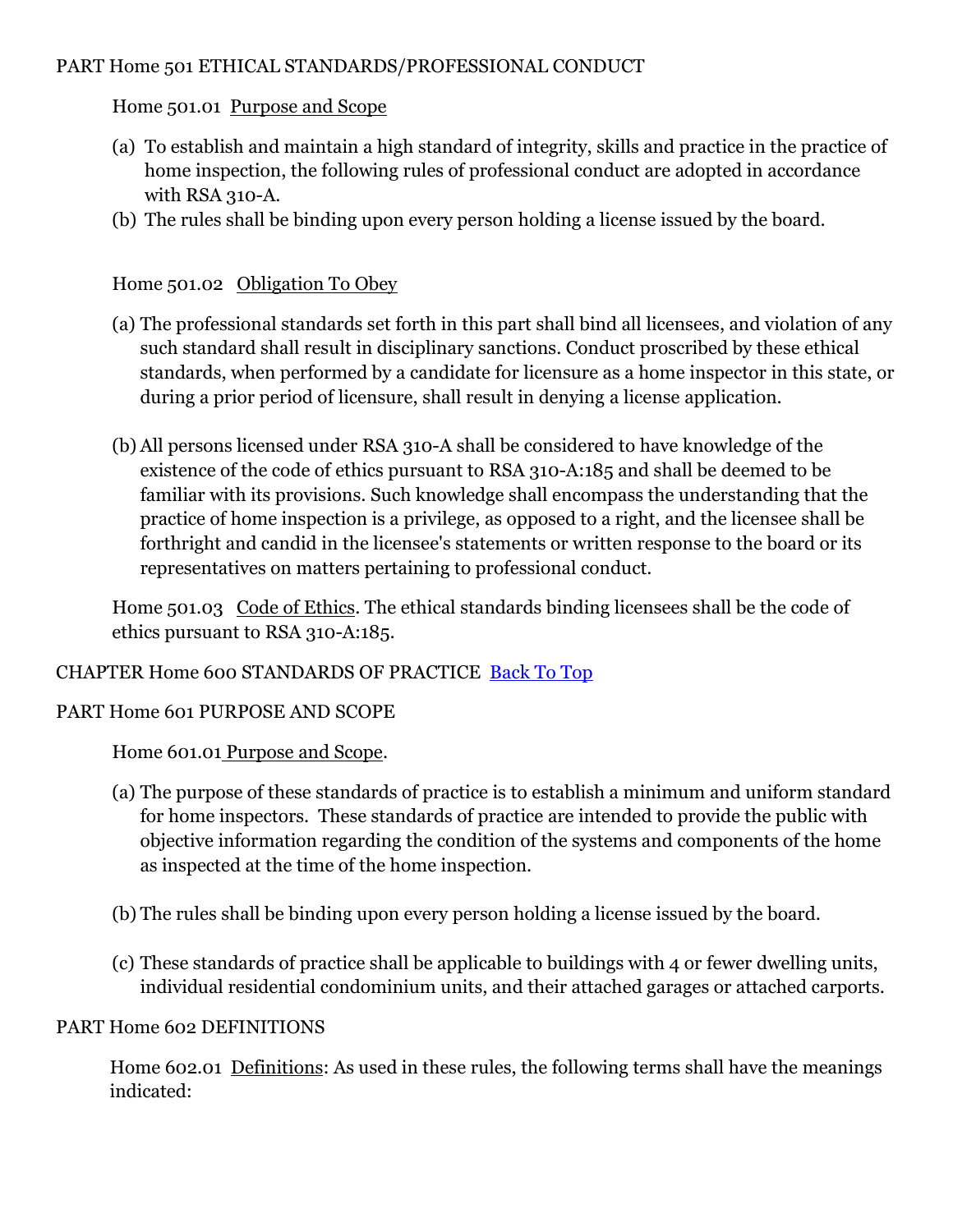- (a) "Alarm systems" means warning devices installed or free-standing including but not limited to smoke detectors, carbon monoxide detectors, flue gas, and other spillage detectors, and security equipment.
- (b) "Architectural services" means any practice involving the art and science of building design for construction of any structure or grouping of structures and the use of space within and surrounding the structures or the design for construction, including but not specifically limited to, schematic design, design development, preparation of construction contract documents, and administration of the construction contract.
- (c) "Automatic safety controls" means devices designed and installed to protect systems and components from unsafe conditions.
- (d) "Component" means a part of a system.
- (e) "Decorative" means ornamental; not required for the operation of the essential systems and components of a home.
- (f) "Describe" means to identify (in writing) a system or component by its type or other distinguishing characteristics.
- (g) "Dismantle" means to take apart or remove any component, device or piece of equipment that would not be taken apart or removed by a homeowner in the course of normal and routine home owner maintenance.
- (h) "Engineering" means the application of scientific knowledge for the design, control, or use of building structures, equipment, or apparatus building structures, equipment, or apparatus.
- (i) "Further evaluation" means examination and analysis by a qualified professional, tradesman, or service technician beyond that provided by the home inspection.
- (j) "Home inspection" means the process by which an inspector visually examines the readily accessible systems and components of a home and which describes those systems and components in accordance with these standards of practice.
- (k) "Household appliances" means kitchen, laundry, and similar appliances, whether installed or free-standing.
- (l) "Inspect" means to examine any system or component of a building in accordance with Home 600, using normal operating controls and opening readily accessible covers.
- (m) "Inspector" means a person hired to examine any system or component of a building in accordance with these standards of practice.
- (n) "Installed" means attached such that removal requires tools.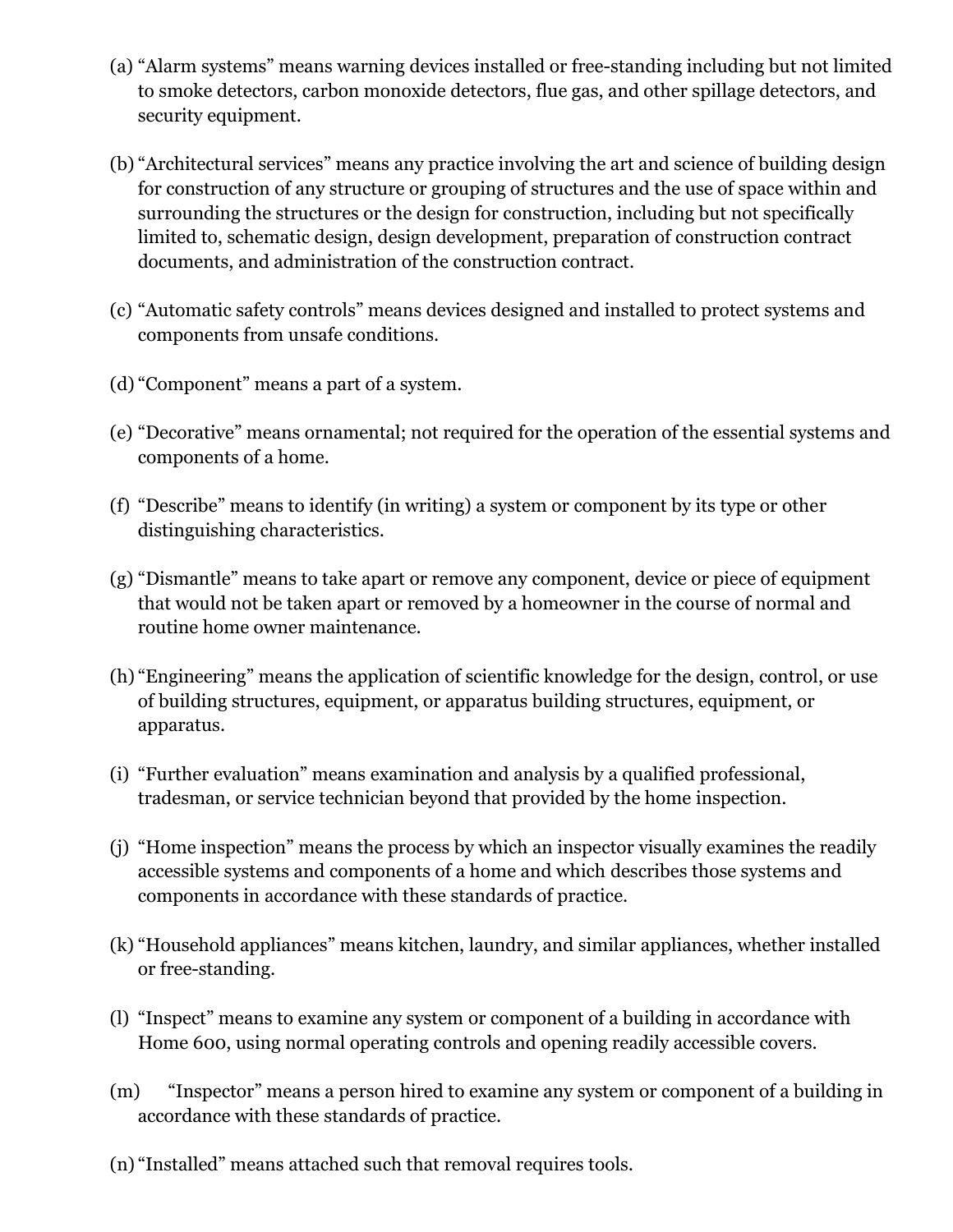- (o) "Normal operating controls" means devices such as thermostats, switches or valves intended to be operated by the homeowner.
- (p) "Readily accessible" means available for visual inspection without requiring moving of personal property, dismantling, destructive measures, use of a ladder, or any action which will likely involve risk to persons or property.
- (q) "Readily accessible panel" means a panel provided for homeowner inspection and maintenance that is readily accessible, within normal reach, can be removed by one person, and is not sealed in place.
- (r) "Recreational facilities" means spas, saunas, steam baths, swimming pools, exercise, entertainment, athletic, playground or other similar equipment, and associated accessories.
- (s) "Report" means communicate in writing.
- (t) "Representative number" means one component per room for multiple similar interior components such as windows and electric receptacles; one component on each side of the building for multiple similar exterior components.
- (u) "Roof drainage systems" means components used to carry water off a roof and away from a building.
- (v) "Siding" means exterior wall covering and cladding; such as: aluminum, asphalt, brick, cement/asbestos, exterior insulation finishing system, stone, stucco, veneer, vinyl, or wood.
- (w)"Significantly deficient" means unsafe or not functioning.
- (x) "Shut down" means a state in which a system or component cannot be operated by normal operating controls.
- (y) "Solid fuel burning appliances" means a hearth and fire chamber or similar prepared place in which a fire may be built and that is built in conjunction with a chimney; or a listed assembly of a fire chamber, its chimney, and related factory-made parts designed for unit assembly without requiring field construction.
- (z) "Structural component" means a component that supports non-variable forces or weights, dead loads and variable forces or weights, live loads.
- (aa) "System" means a combination of interacting or interdependent components, assembled to carry out one or more functions.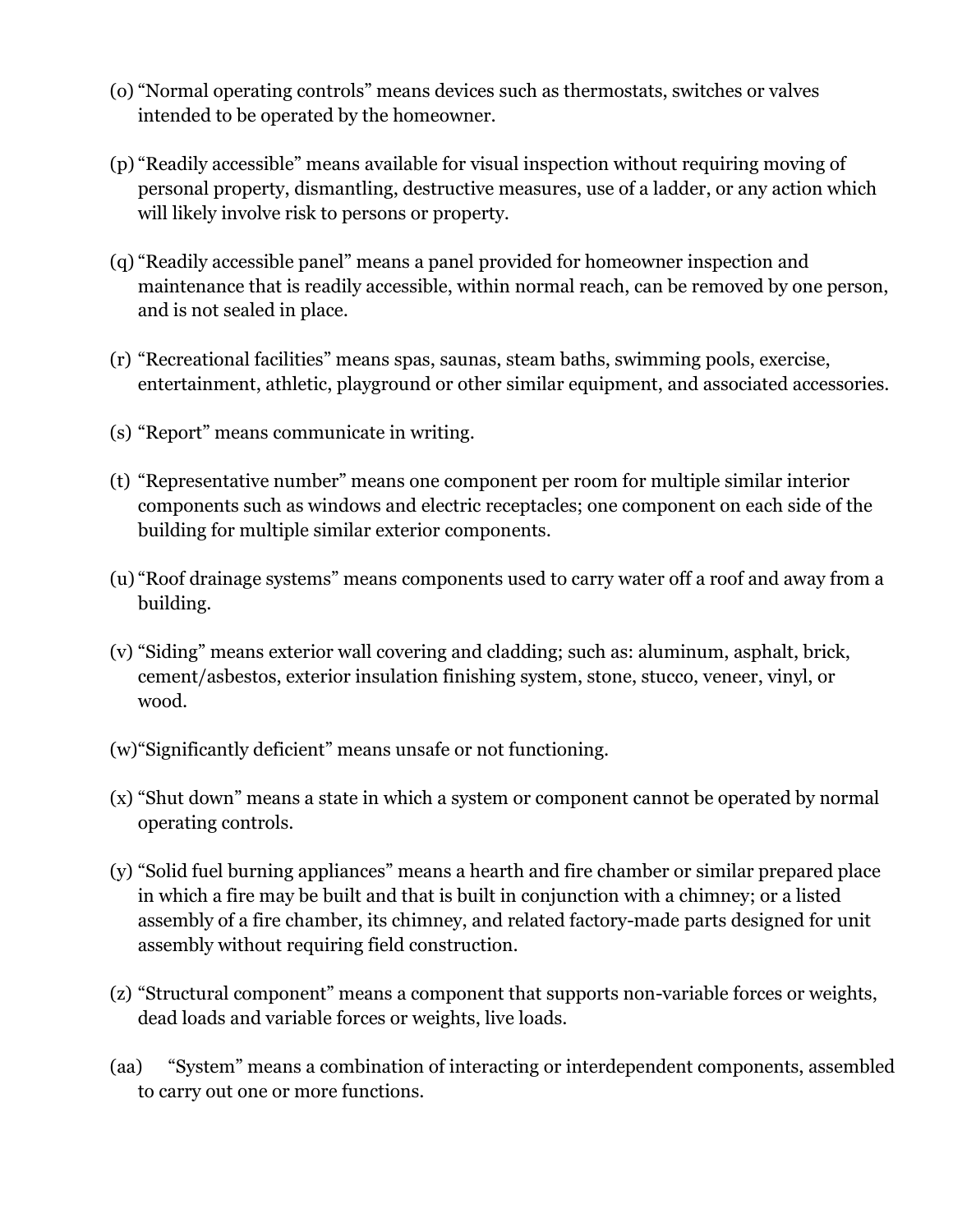- (bb) "Technically exhaustive" means an investigation that involves dismantling, the extensive use of advanced techniques, measurements, instruments, testing, calculations, or other means.
- (cc) "Under floor crawl space" means the area within the confines of the foundation and between the ground and the underside of the floor.
- (dd) "Unsafe" means a condition in a readily accessible, installed system or component that is judged to be a significant risk of bodily injury during normal, day-to-day use; the risk may be due to damage, deterioration, improper installation, or a change in accepted residential construction standards.
- (ee) "Wiring methods" means identification of electrical conductors or wires by their general type, such as non-metallic sheathed cable, armored cable, or knob and tube.

#### PART Home 603 REPORT REQUIREMENTS

Home 603.01 Report Requirements.

- (a) The home inspector shall inspect readily accessible, observable, installed systems and components.
- (b) The home inspector shall report those systems and components inspected that, in the professional opinion of the inspector, are not functioning properly, significantly deficient, unsafe, or near the end of their service lives.
- (c) The home inspector shall make recommendations to correct, or monitor for future correction, the deficiencies reported in Home 603.01 (b) or items needing further evaluation.
- (d) The home inspector shall report systems and components designated for inspection pursuant to the standards of practice that were present at the time of the home inspection but were not inspected and the reason or reasons they were not inspected.
- (e) These standards of practice shall not limit inspectors from including other inspection services or systems and components in addition to those required in Home 603.01 (a).
- (f) The home inspector shall exclude systems and components from the inspection if requested by the client.
- (g) Home inspectors shall not have to determine methods or materials necessary for corrections.
- (h) Home inspectors shall not project costs of repairs.
- Home 603.02 Home Inspection Standards.
	- (a) When inspecting structural systems the home inspector shall inspect: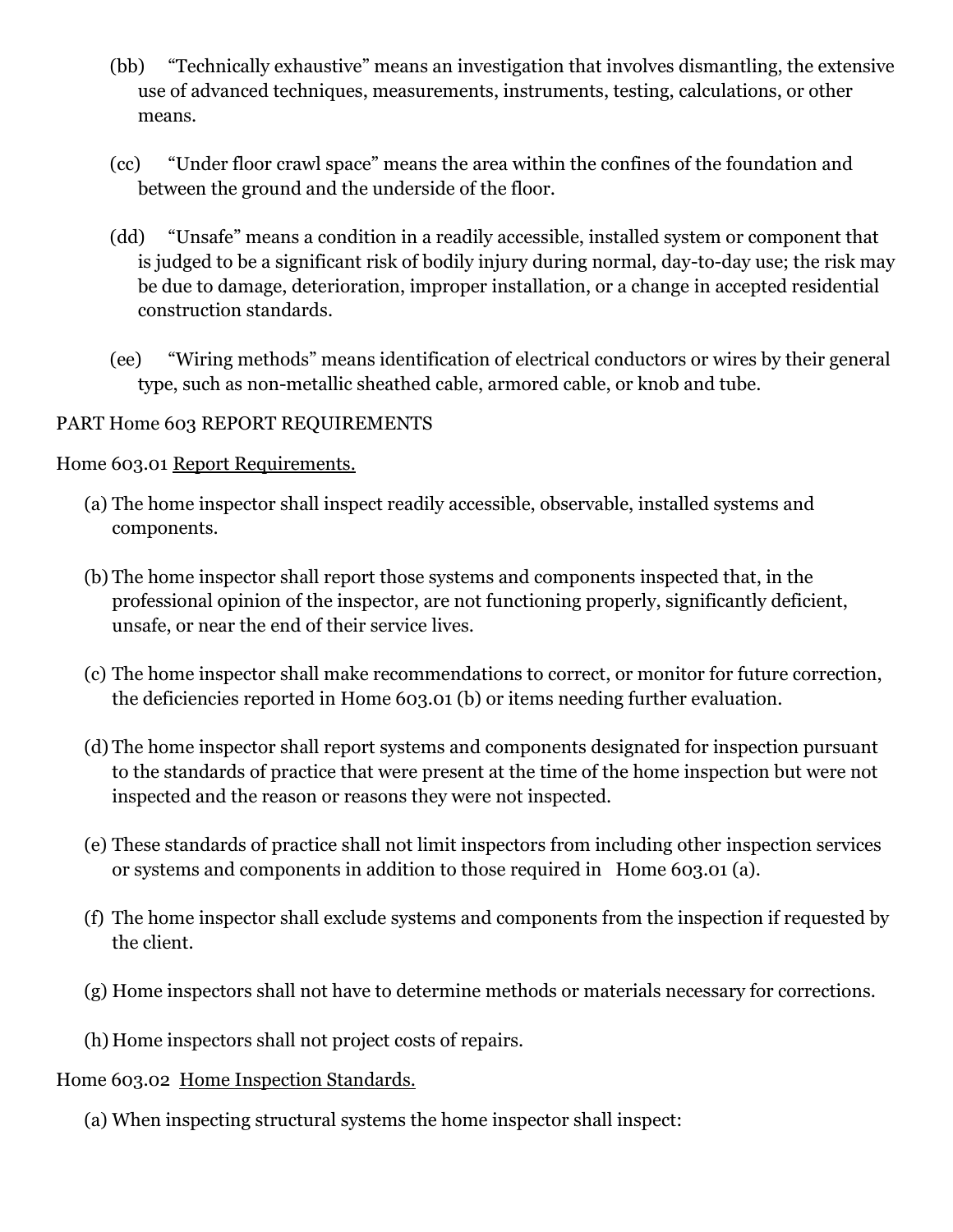- i. The structural components including the foundation, framing, floor structure, wall structure, ceiling structure and roof structure;
- ii. A representative number of structural components where deterioration is suspected or where clear indications of possible deterioration exist; and
- iii. Probing shall not be required when probing would damage any finished surface or where no deterioration is visible or presumed to exist; and
- iv. Report the methods used to inspect under-floor crawl spaces and attics.
- (b) When inspecting the structural systems the home inspector shall describe:
	- i. The foundation;
	- ii. The floor structure;
	- iii. The wall structure;
	- iv. The ceiling structure; and
	- v. The roof structure.
- (c) The home inspector shall not provide any engineering or architectural service or analysis unless qualified pursuant to RSA 310-A:201, IV.
- (d) When inspecting the exterior the home inspector shall inspect:
	- i. Siding, flashing and trim;
	- ii. All exterior doors;
	- iii. Attached decks, balconies, stoops, steps, porches, and their associated railings;
	- iv. Eaves, soffits, and fascias where accessible from the ground level; and
	- v. Entryway walkways, patios, driveways, vegetation, grading, surface drainage, and retaining walls which are likely to adversely affect the building.
- (e) When inspecting the exterior the home inspector shall describe the type of siding.
- (f) The home inspector shall not have to inspect:
	- i. Screening, shutters, awnings, and similar seasonal accessories;
	- ii. Fences;
	- iii. Geological and/or soil conditions;
	- iv. Recreational facilities;
	- v. Outbuildings or detached structures;
	- vi. Seawalls, break-walls, and docks; and
	- vii. Erosion control and earth stabilization measures.
- (g) When inspecting roof systems the home inspector shall inspect:
	- i. Roofing materials;
	- ii. Roof drainage systems;
	- iii. Flashing; and
	- iv. Skylights, chimney exteriors, and roof penetrations.
- (h) When inspecting the roof systems the home inspector shall describe:
	- i. Roofing materials;
	- ii. Roof drainage systems; and
	- iii. Chimney exteriors.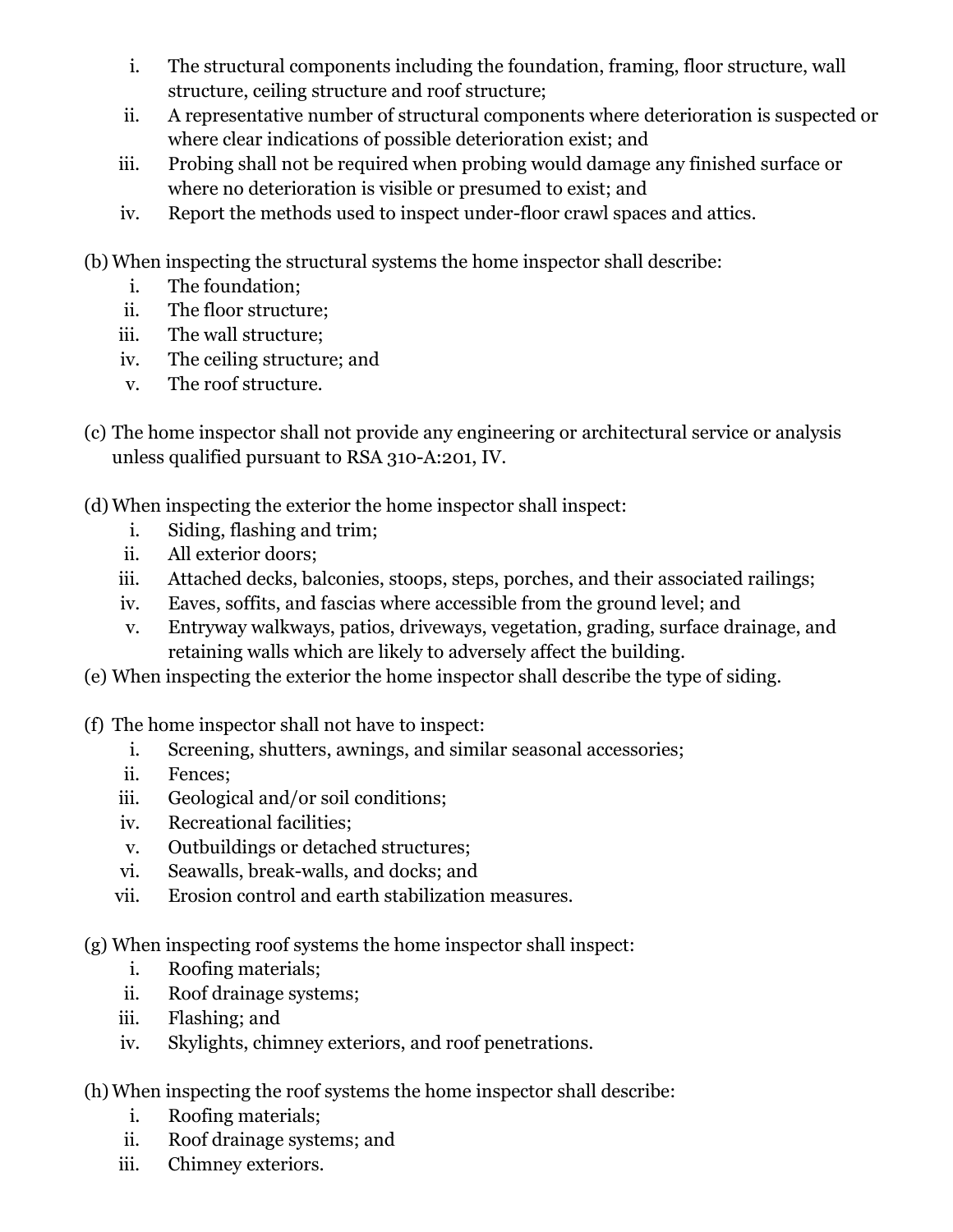1.When inspecting the roof system the home inspector shall report the methods used to inspect the roofing.

- (i) The home inspector shall not have to inspect:
	- i. Antennae;
	- ii. Interiors of flues or chimneys on or attached to the roof; and
	- iii. Other installed accessories.
- (j) When inspecting the plumbing system the home inspector shall inspect:
	- i. Interior water supply and distribution systems including all fixtures and faucets;
	- ii. Drain, waste and vent systems including all fixtures;
	- iii. Water heating equipment and hot water supply system;
	- iv. Vent systems;
	- v. Fuel storage and fuel distribution systems within the structure; and
	- vi. Drainage sumps, sump pumps, and related piping.
- (k) When inspecting the plumbing system the home inspector shall describe:
	- i. Interior water supply and distribution systems;
	- ii. Drain, waste and vent systems;
	- iii. Water heating equipment and hot water supply system; and
	- iv. Fuel storage and distribution systems.
- (l) When inspecting the plumbing system the home inspector shall report the location of main water and main fuel shut-off valves.
- (m) The home inspector shall not have to inspect:
	- i. Clothes washing machine connections;
	- ii. Interiors of plumbing appliance flues or chimneys;
	- iii. Wells, well pumps, or water storage related equipment;
	- iv. Water conditioning systems;
	- v. Solar water heating systems;
	- vi. Fire and lawn sprinkler systems;
	- vii. Private waste disposal and sewer ejector systems; and
	- viii. Automatic safety controls or manual stop valves.
- (n) The home inspector shall not have to determine:
	- i. Whether water supply and waste disposal systems are public or private; and
	- ii. Water supply quantity or quality.
- (o) When inspecting the electrical system the home inspector shall inspect:
	- i. Service drop;
	- ii. Service entrance conductors, cables, and raceways;
	- iii. Service equipment and main disconnects;
	- iv. Service grounding;
	- v. Interior components of service panels and sub panels;
	- vi. Conductors;
	- vii. Overcurrent protection devices; and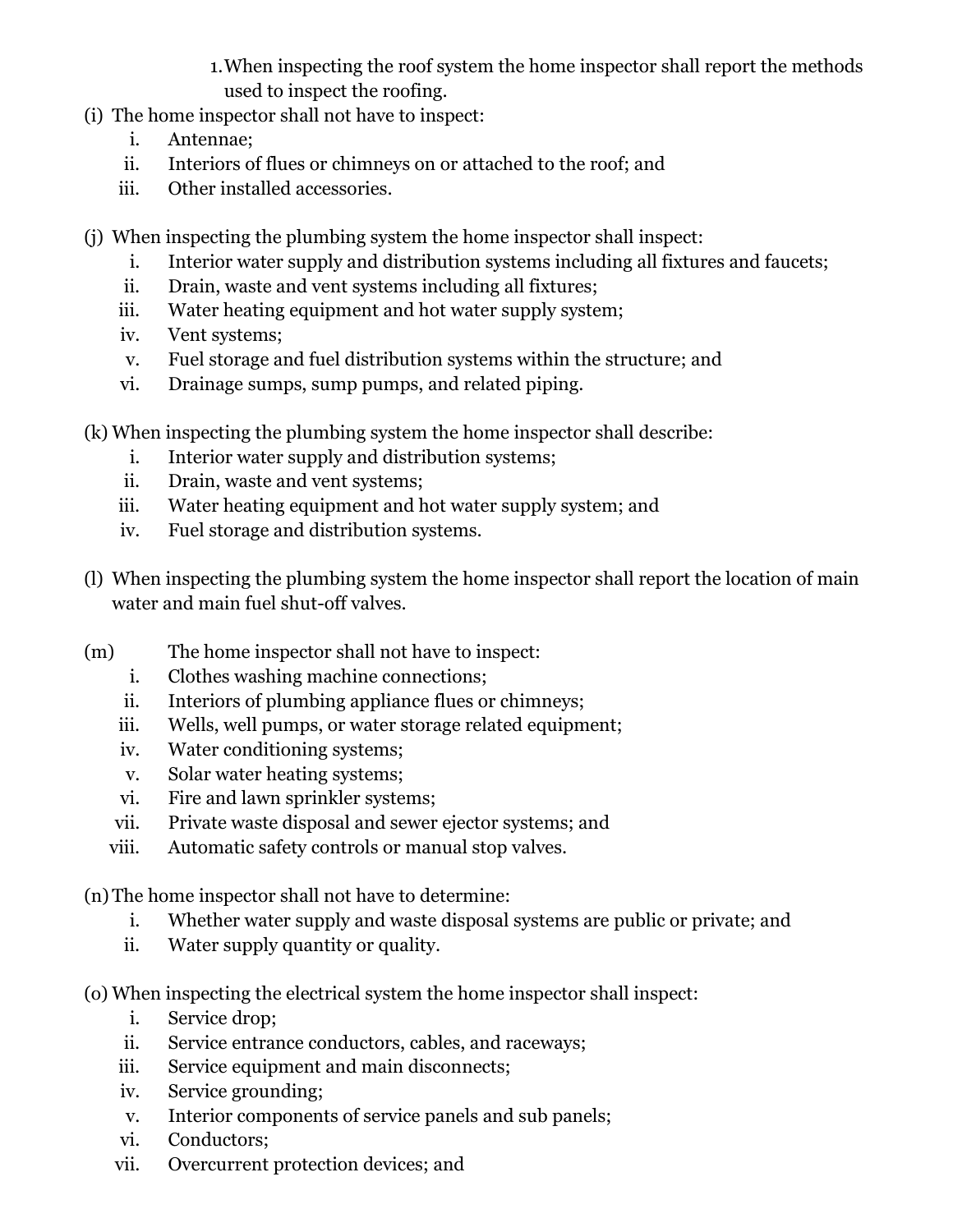# viii. A representative number of installed lighting fixtures, switches, and receptacles.

(p) When inspecting the electrical system the home inspector shall describe:

- i. The amperage and voltage rating of the service;
- ii. The location of main disconnects and sub panels;
- iii. Wiring methods;
- iv. Service grounding; and
- v. Over current protection devices.

(q) When inspecting the electrical system the home inspector shall report:

- i. Presence of solid conductor aluminum branch circuit wiring; and
- ii. Absence of smoke detectors and ground fault circuit interrupters.
- (r) The home inspector shall not have to inspect:
	- i. Remote control devices;
	- ii. Alarm systems and components;
	- iii. Low voltage wiring systems and components;
	- iv. Ancillary wiring systems and components not a part of the primary electrical power distribution system within the house structure; and
	- v. Generators and their control and distribution systems.
- (s) The home inspector shall not measure amperage, voltage or impedance.
- (t) When inspecting the heating system the home inspector shall open readily accessible panels and inspect:
	- i. Installed central heating system;
	- ii. Distribution system;
	- iii. Vent systems and chimney exteriors; and
	- iv. Fuel storage and distribution systems excluding propane tanks.
- (u) When inspecting the heating system the home inspector shall describe:
	- i. Installed central heating system;
	- ii. Distribution system; and
	- iii. Vent systems.

(v) When inspecting the heating system the home inspector shall report energy source or sources.

(w)The home inspector shall not have to inspect:

- i. Interiors of heat source flues or chimneys;
- ii. Heat exchangers;
- iii. Humidifiers or dehumidifiers;
- iv. Electronic air filters;
- v. Solar space heating systems;
- vi. Mechanical dampers; and
- vii. Propane tanks.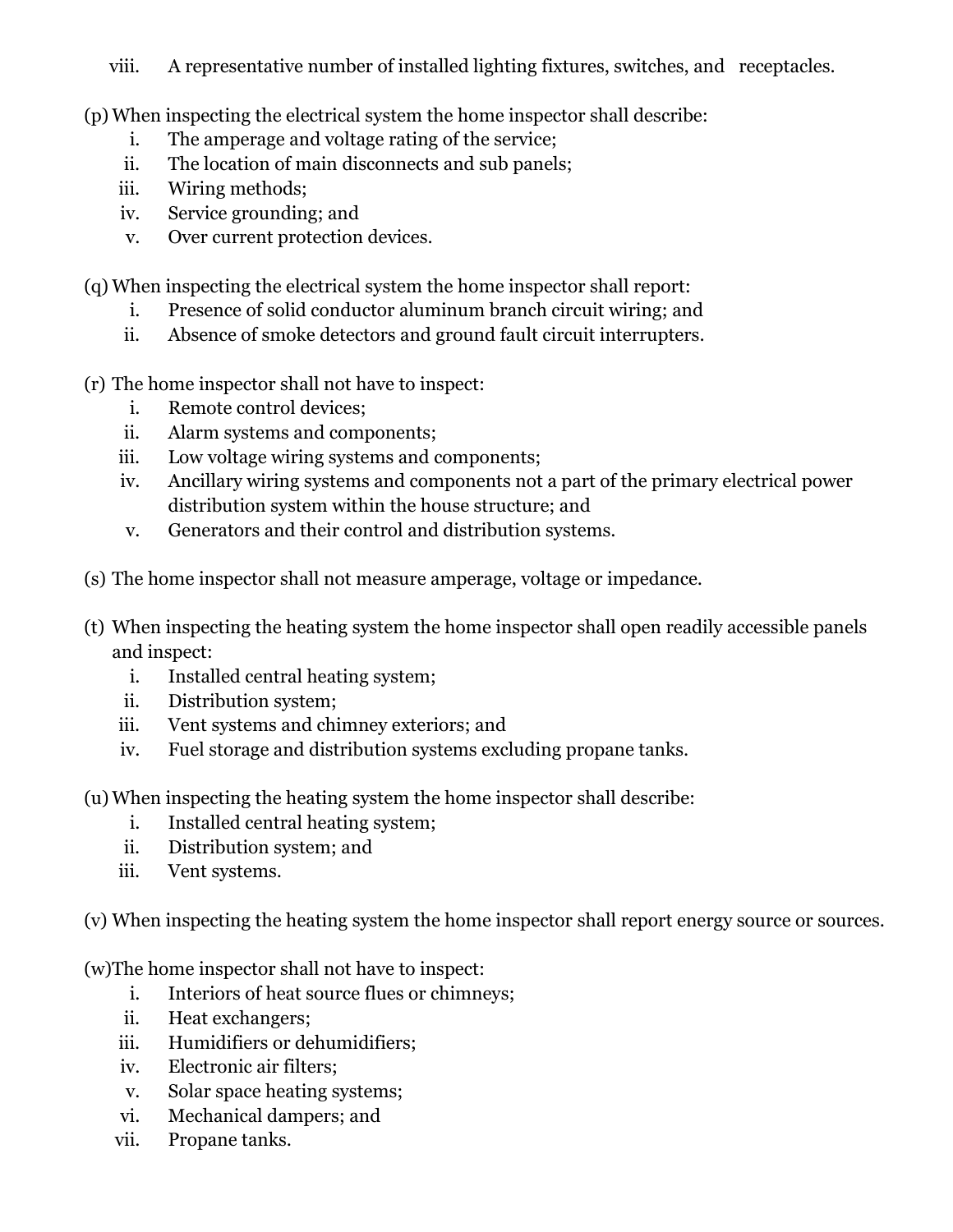(x) The home inspector shall not have to determine heat supply adequacy or distribution balance.

- (y) When inspecting the air conditioning system the home inspector shall open readily accessible panels to inspect:
	- i. Permanently installed central systems; and
	- ii. Distribution systems.
- (z) When inspecting the air conditioning system the home inspector shall describe permanently installed central systems.
- (aa) The home inspector shall not have to:
	- i. Inspect electronic air filters;
	- ii. Determine cooling supply adequacy or distribution balance;
	- iii. Inspect window or wall mounted air conditioning units; and
	- iv. Operate air conditioning systems when the conditions adversely affect the operation of the equipment.
- (bb) When inspecting the interior the home inspector shall inspect:
	- i. Walls, ceilings, and floors;
	- ii. Steps, stairways, and railings;
	- iii. Countertops and a representative number of installed cabinets;
	- iv. Garage doors and garage door operators; and
	- v. A representative number of windows and doors.
- (cc) The home inspector shall not have to inspect:
	- i. Paint, wallpaper, and other finish treatments;
	- ii. Finished floor coverings;
	- iii. Window treatments;
	- iv. Central vacuum systems;
	- v. Household appliances; and
	- vi. Recreational facilities.
- (dd) When inspecting the insulation and ventilation the home inspector shall inspect:
	- i. Insulation in unfinished spaces;
	- ii. Ventilation of attics and foundation areas; and
	- iii. Mechanical ventilation systems.
- (ee) When inspecting insulation and ventilation the home inspector shall describe:
	- i. Insulation in unfinished spaces; and
	- ii. Ventilation of attics and foundation areas.
- (ff)When inspecting insulation and ventilation the home inspector shall report: the absence of insulation in unfinished spaces at conditioned surfaces.
- (gg) The home inspector shall not have to:
	- i. Disturb insulation;
	- ii. Identify types of insulation; and
	- iii. Inspect air-to-air exchangers or other similar systems.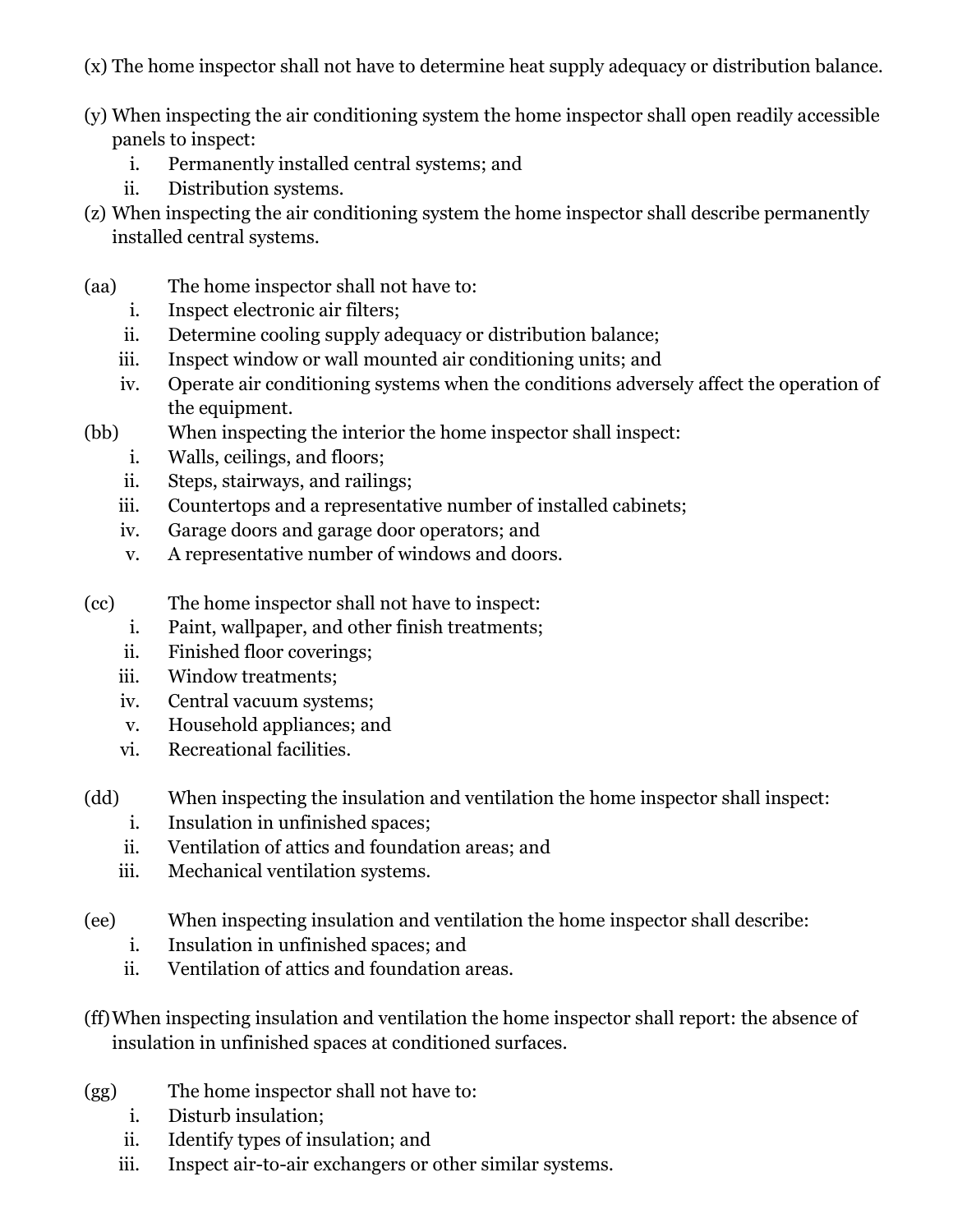(hh) When inspecting fireplaces the home inspector shall inspect:

- i. Built-in fireplaces; and
- ii. Chimney exterior and vents.

(ii) When inspecting fireplaces the home inspector shall describe built-in fireplaces

(jj) The home inspector shall not have to inspect:

- i. Interiors of fireplace flues or chimneys;
- ii. Fire screens and doors;
- iii. Seals and gaskets;
- iv. Automatic fuel feed devices;
- v. Mantles and fireplace surrounds;
- vi. Combustion make-up air devices;
- vii. Heat distribution assists, gravity fed and fan assisted;
- viii. Solid fuel burning appliances; and
- ix. Gas appliances.
- (kk) The home inspector shall not have to:
	- i. Determine draft characteristics; and
	- ii. Move fireplace inserts and stoves or firebox contents.

(ll) The home inspector shall not have to determine:

- i. Conditions of systems or components which are not readily accessible;
- ii. Remaining life expectancy of any system or component;
- iii. Strength, adequacy, effectiveness, or efficiency of any system or component;
- iv. The causes of any condition or deficiency;
- v. Methods or materials necessary for corrections;
- vi. The suitability of the property for any specialized use;
- vii. Compliance with regulatory requirements including codes, regulations, laws, ordinances and manufacturers installation specifications;
- viii. The presence of potentially hazardous plants or animals including, but not limited to wood destroying organisms or diseases harmful to humans including molds or mold-like substances;
	- ix. The presence of any environmental hazards including, but not limited to toxins, carcinogens, noise, and contaminants in soil, water, and air;
	- x. The effectiveness of any system installed or method utilized to control or remove suspected hazardous substances; and
	- xi. Soil conditions relating to geotechnical or hydrologic specialties.

(mm) Home inspectors shall not have to enter:

- i. Any area that will, in the opinion of the inspector, likely be dangerous to the inspector or other persons or damage the property or its systems or components; and
- ii. Attics and under-floor crawl spaces which are not readily accessible.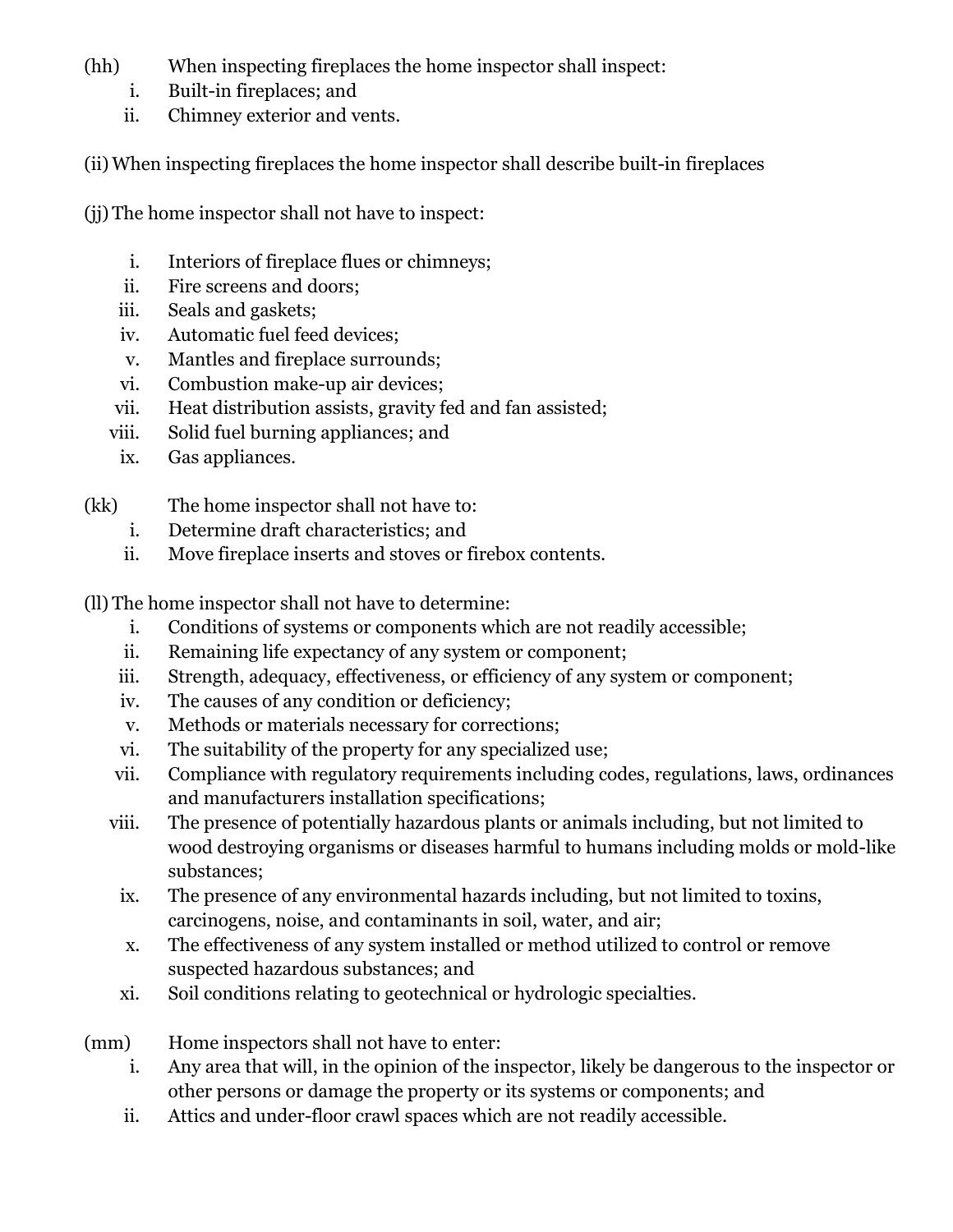- (nn) Home inspectors shall not have to inspect:
	- i. Underground items including, but not limited to underground storage tanks or other underground indications of their presence, whether abandoned or active;
	- ii. Items that are not installed;
	- iii. Installed decorative items;
	- iv. Items in areas that are not entered in accordance with Home 603.02 (ao) (1);
	- v. Detached structures;
	- vi. Common elements or common areas in multi-unit housing, such as condominium properties or cooperative housing; and
	- vii. Interiors of multi-unit housing flues, vents, or chimneys*.*
- (oo) Home inspectors shall not be required to:
	- i. Perform any procedure or operation that will, in the opinion of the inspector, likely be dangerous to the inspector or other persons or damage the property or its systems or components;
	- ii. Use a ladder;
	- iii. Describe or report on any system or component that is not included in these Standards and was not inspected;
	- iv. Move personal property, furniture, equipment, plants, soil, snow, ice, or debris;
	- v. Dismantle any system or component, except as explicitly required by Home 600;
	- vi. Walk on roofs; and
	- vii. Operate sump pumps.
- (pp) Home inspectors shall not:
	- i. Report on market value of property or its marketability;
	- ii. Report on the advisability or inadvisability of the purchase of the property;
	- iii. Offer or perform additional inspectional services such as engineering, architectural, surveying, plumbing, electrical, pest control, or any other inspectional service requiring an occupational license and or registration in New Hampshire unless the inspector holds a valid registration and or occupational license, in which case he or she may inform the client that he or she is so registered/licensed, and is therefore qualified to go beyond this subdivision;
	- iv. Estimate or project the cost of repairs;
	- v. Determine or verify property lines;
	- vi. Operate any system or component that is shut down or otherwise inoperable;
	- vii. Operate any system or component, which does not respond to normal operating controls;
	- viii. Predict future conditions and failure of systems or components;
	- ix. Project operating costs of systems or components;
	- x. Evaluate acoustical characteristics of any system or component;
	- xi. Determine any basement or crawlspace water tightness; and
	- xii. Turn on or off any solid or liquid gas fuel burning device.